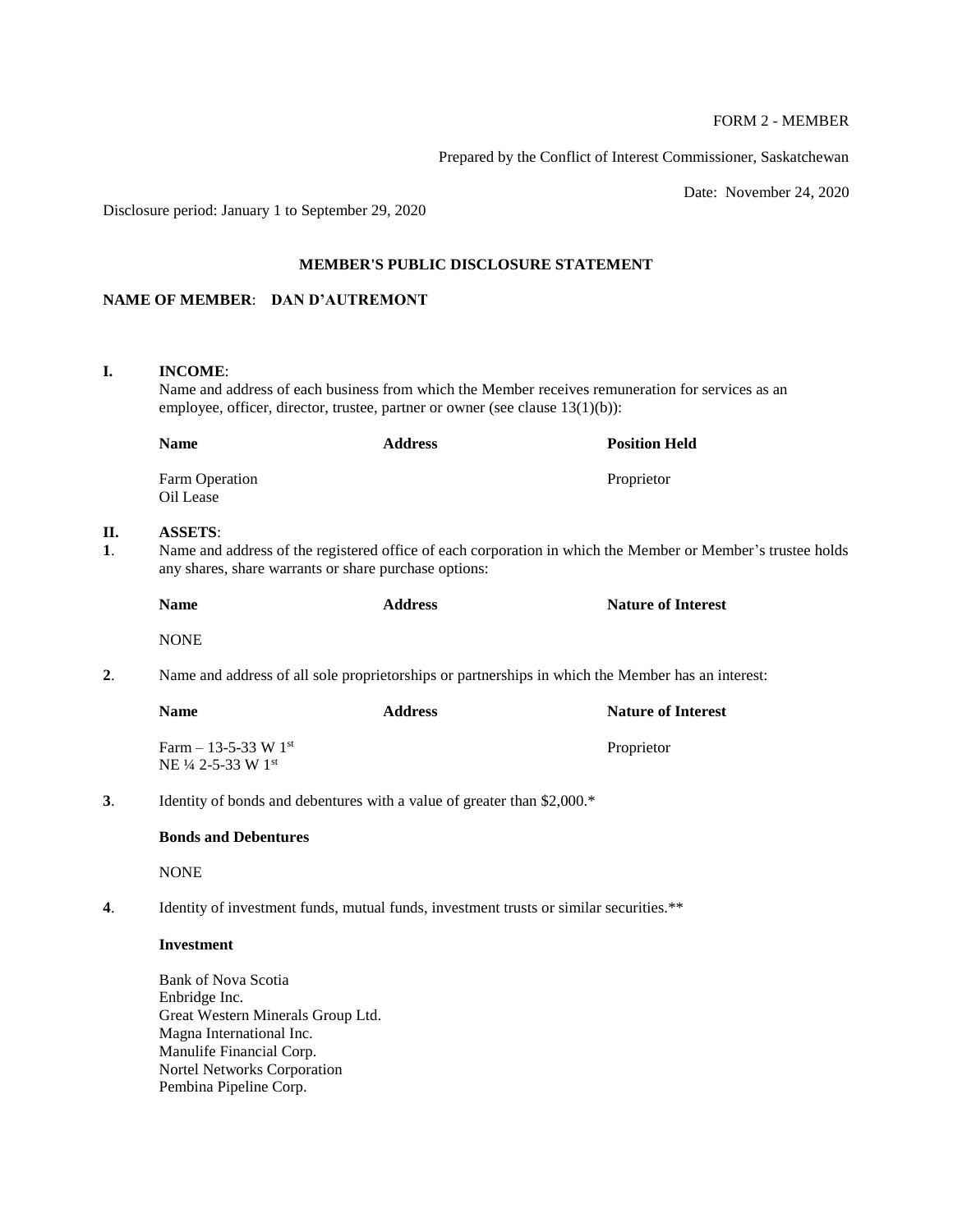Identity of investment funds, mutual funds, investment trusts or similar securities. (continued)

#### **Investment**

TC Energy Corporation Telus Corporation Middlefield ACTIVEnergy Income Fund Mint Income Fund General Electric Company Verizon Communications WABTEC Corp. BCE Inc. Enbridge Inc. H&R Real Estate Invt Tr Russel Metals Inc. Emera Inc.

**5**. Municipal address or legal description of any real property, inside or outside Saskatchewan, that the Member has any interest in or title or right to:

| <b>Address or Legal Description</b> | <b>Nature of Interest</b> |  |
|-------------------------------------|---------------------------|--|
| $13 - 5 - 33$ W $1^{st}$            | Owner                     |  |
| NE 1/4 2-5-33 W 1st                 | Owner                     |  |
| Personal Residence                  | Owner                     |  |
| Personal Residence                  | Owner)                    |  |

### **III. GOVERNMENT CONTRACTS**

Identity and extent of the Member's participation in any Government contract as defined in Section 15 of *The Members' Conflict of Interest Act*:

| <b>Description of Contract</b> | <b>Nature of Interest</b> |
|--------------------------------|---------------------------|
|--------------------------------|---------------------------|

NONE

### **IV. GIFTS AND BENEFITS**:

Identity and the extent of any gift or personal benefit received by the Member and mentioned in a disclosure statement filed pursuant to subsection 7(3) of *The Members' Conflict of Interest Act*:

| City of Regina: parking permit |  | \$100 |
|--------------------------------|--|-------|

**Identity Extent**

# **V. OTHER**

**1**. The identity of any grant or subsidy from the Crown that was received by the Member or any other business listed in paragraph  $II(1)$ \*\*\*.

**Identity Extent**

NONE